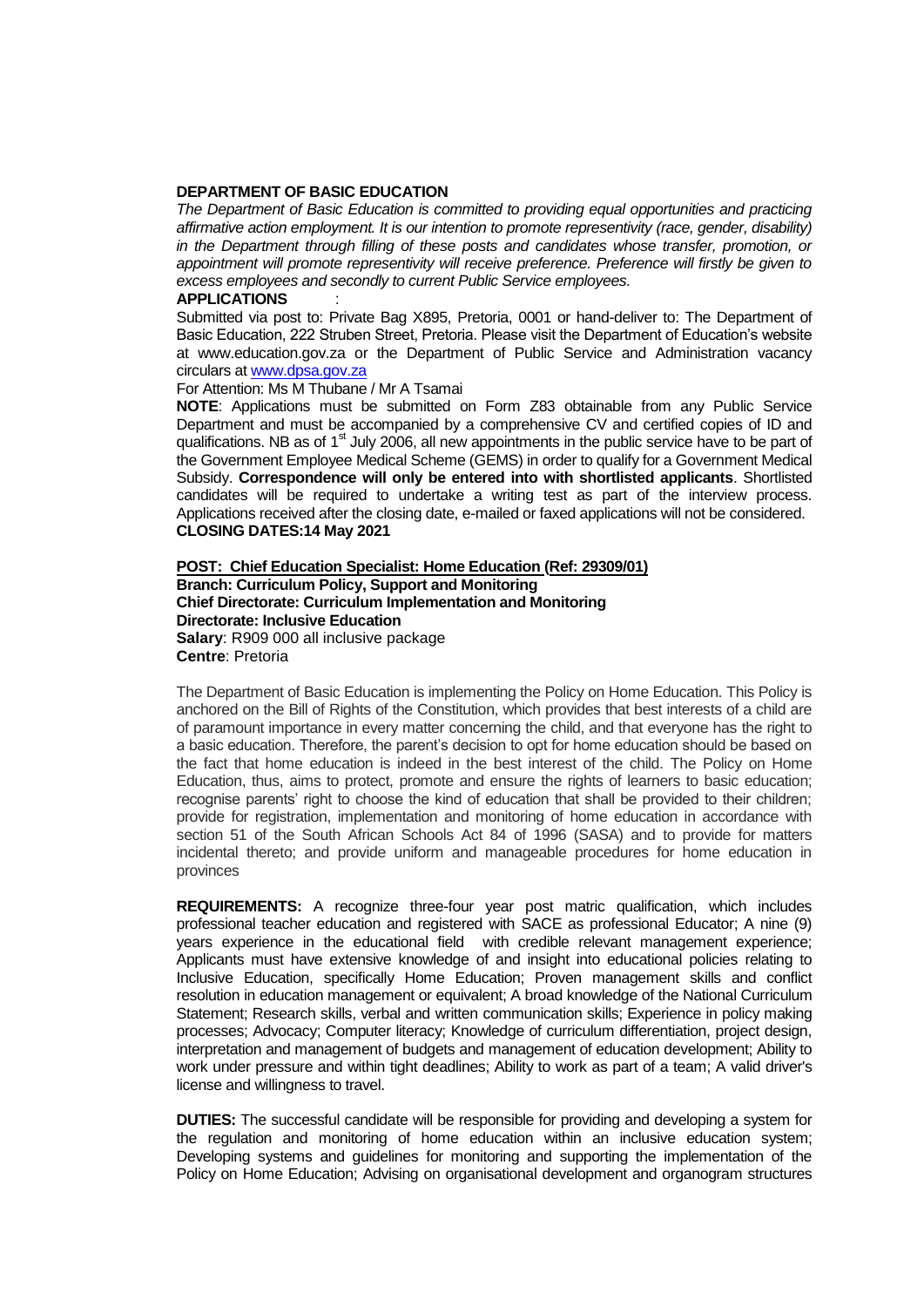at provincial level; Developing a data management system for home education; Developing strategies for effective curriculum implementation in home education; Coordinating the establishment of an e-learning platform; Managing advocacy and capacity building programmes around the implementation of home education consistent with Education White Paper 6, the National Curriculum Statement and all other relevant policies; Coordinating programmes for strengthening teaching and learning in home education; Contributing to country reports in respect to inclusive education; and engaging stakeholders of the Department of Basic Education in the implementation of the Policy on Home Education and Education White Paper 6; Supporting to other initiatives of the Directorate.

**NOTE:** Shortlisted candidates may be required to undergo a writing test and will be subjected to a security clearance.

## **CLOSING DATE: 14 May 2021**

**ENQUIRIES**: Mr A Tsamai Tel No: 012 357 3321/Ms M Thubane Tel No: (012) 357 3297

**POST: Deputy Chief Education Specialist: Inclusive Education (Ref: 29309/02) Branch: Curriculum Policy, Support and Monitoring Chief Directorate: Curriculum Implementation and Monitoring Directorate: Inclusive Education Salary**: R511 752.00 **Centre**: Pretoria

The Department of Basic Education is implementing White Paper 6: Special Needs Education: Building an Inclusive Education and Training System. The implementation of this policy area is through various activities, including, inter alia, screening, identifying, assessing and supporting learners in all public schools; designation, conversion and resourcing of full-service schools; qualitative improvement and conversion of special schools to resource centres; mobilisation and placement of out-of-school disabled children and youth of school-going age; provision of education to learners with severe to profound intellectual disability; and establishment of schooland district-based support teams to provide a co-ordinated professional support service. This policy imperative is a highly specialised area and therefore requires relevant skills for its realisation and subsequent contribution to the Department's mandate of ensuring that all learners, including learners with disabilities, have access to quality basic education and that no learner is left behind.

**REQUIREMENTS:** A recognize three-four year post matric qualification, which includes professional teacher education and registered with SACE as professional Educator; A eight (8) years experience in the educational field, including experience in Inclusive Education at provincial, district or circuit level; Extensive knowledge of and insight into education policies regarding Inclusive Education with specific reference to the identification and addressing a range of barriers to learning and participation and curriculum differentiation; A broad knowledge of the National Curriculum Statement and Knowledge of policy making processes; Research skills, verbal and written communication skills, advocacy skills, computer literacy; Project management skills and management of budgets; Ability to work under pressure and within tight deadlines; Ability to work as part of a team; A valid driver's license and willingness to travel.

**DUTIES:** The successful candidate will be responsible for providing policy guidance on the implementation of inclusive education in all public schools, early childhood development centres and special care centres; Coordinating programmes to strengthen and improving the quality of learning and teaching in all schools and institutions, including public ordinary fullservice and special schools and special care centres; Coordinating qualitative improvement, designation and conversion of special schools to resource centres; Strengthening the implementation of the Policy on Screening, Identification, Assessment and Support in all public schools, early childhood development centres and special care centres; coordinating the implementation of national frameworks for coordinating access to specialist services, including access to assistive devices; implementing the relevant policy guidelines that the Department of Basic Education has developed; coordinating the implementation of the guidelines to ensure that schools with learners with disability can ensure the safety of